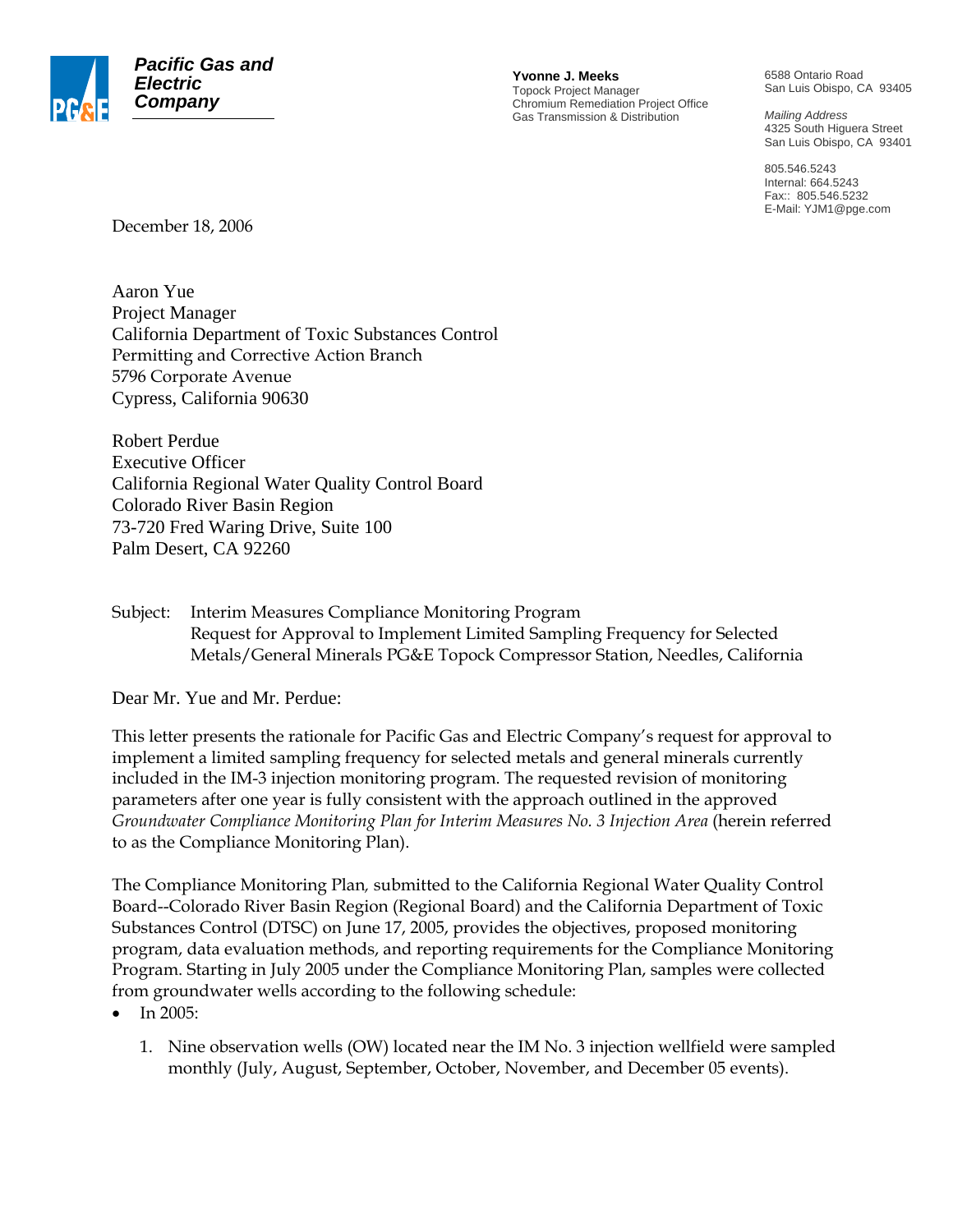Mr. Aaron Yue Mr. Robert Perdue December 18, 2006 Page 2

- 2. Eight compliance monitoring wells (CW) located around the IM No. 3 injection wellfield were sampled semiannually in December 2005, with an additional quarterly round of sampling added in September 2005.
- As of September 2006:
	- 3. Nine OW wells located near the IM No. 3 injection wellfield were sampled quarterly (March, June, September, and October events).
	- 4. Eight CW wells located around the IM No. 3 injection wellfield were sampled semiannually (June and October events).

For all monthly, quarterly and semiannual sampling events conducted in the first year, laboratory analyses included total dissolved chromium [Cr(T)], hexavalent chromium [Cr(VI)], metals, specific conductance, pH, total dissolved solids (TDS), turbidity, silica, and major inorganic cations and anions. Groundwater elevation data and field water quality data, including specific conductance, temperature, pH, oxidation-reduction potential, dissolved oxygen, turbidity and salinity, were also measured during each monitoring event.

In this letter, PG&E is requesting the reduction of sampling frequency of selected metals and general minerals from quarterly to semiannual. This reduction was previously outlined in the Compliance Monitoring Plan Section 4.3.2 and Tables 4-1 and 4-2. As described in that plan, the limited suite is proposed for only OW wells, and not CW wells. The minerals and metals petitioned for reduction in sampling frequency consist of the following:

- General Minerals (7 constituents) Ammonia, Iron, Calcium, Magnesium, Potassium, Sodium, and Alkalinity (as CaCO3)
- Metals (18 constituents) Aluminum, Antimony, Arsenic, Barium, Beryllium, Cadmium, Cobalt, Copper, Lead, Manganese, Mercury, Molybdenum, Nickel, Selenium, Silver, Thallium, Vanadium, and Zinc

The attached Table 1 presents all analytical results as well as frequency of detection for these constituents at OW wells as of September 2006. Based on data collected to date, PG&E believes that reducing the sampling frequency of these constituents from quarterly to semiannually will affect neither the objectives nor the quality of the CMP because they fall into one of the following categories:

- Constituents with zero to limited occurrences in OW wells As shown in the attached Table 1, as of September 2006, ammonia, mercury, and thallium have not been detected in any samples collected from the OW wells. In addition, seven constituents were only detected at a frequency of less than 10% (defined as total number of detections divided by total number of samples for that constituent). They are:
	- Antimony and Cadmium (each detected in 1 out of 112 samples)
	- Cobalt (detected in 2 out of 112 samples)
	- Aluminum (detected in 5 out of 112 samples)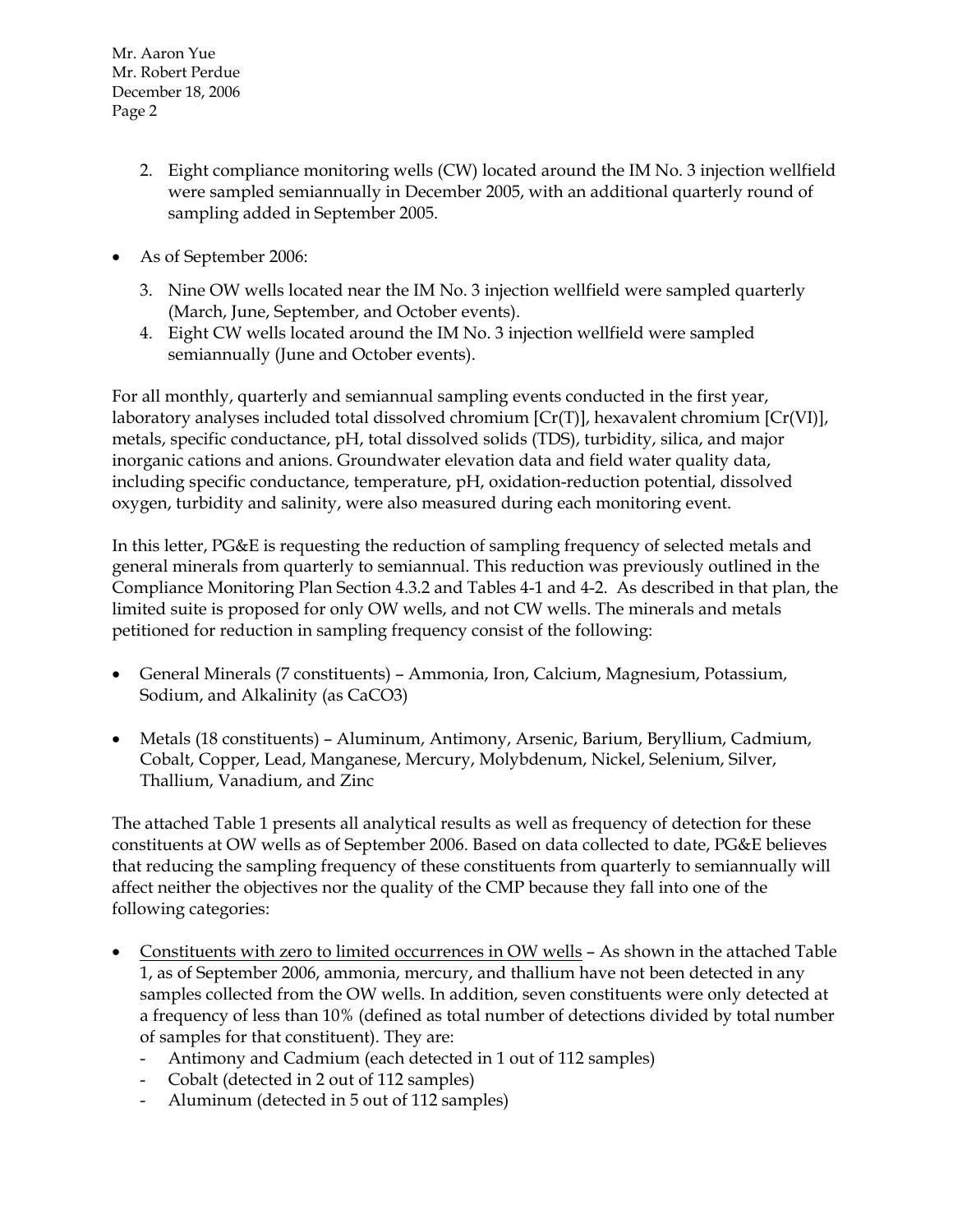Mr. Aaron Yue Mr. Robert Perdue December 18, 2006 Page 3

- Silver (each detected in 3 out of 112 samples)
- Dissolved Iron (detected in 6 out of 112 samples)
- Arsenic (detected in 10 out of 112 samples)
- Constituents routinely detected, with the variability between sampling events being minor and considered indicative of the natural variability of background water quality - With few exceptions, most of the constituents fall under this category. They include:
	- − Alkalinity
	- − Barium
	- **Beryllium**
	- Copper
	- Potassium
	- **Magnesium**
	- Manganese
	- Molybdenum
	- Nickel
	- **Lead**
	- Selenium
	- Zinc
- Constituents routinely detected and displaying a trend over time Although there may be increasing trends and fluctuations associated with the concentrations of these compounds, PG&E believes that the semiannual sampling events will provide adequate resolution of the trend, and the data will be sufficient for the use of this data (performing water balance calculations and water typing). They include:
	- − Calcium
	- − Magnesium
	- Sodium
- Vanadium Vanadium concentrations for OW wells are at low or non-detect levels with little variability over time, with the exception of results from October and November 2005 events. The data from October-November 2005 was anomalously high for most of the OW wells, and a review of the field and laboratory  $QA/QC$  data did not indicate any apparent reason for the anomalies. In general, the vanadium results for October-November 2005 are much higher than results from the previous month (September 2005) and the following months (December 2005, March 2006, June 2006 and August 2006). The results for the remainder of the metals analyzed did not show this anomalous temporary concentration spike, and therefore, provide support that the variability is not due to seasonal changes in groundwater geochemistry. Working with the project laboratories, CH2M HILL chemists have identified matrix interference that appears to have affected at least some of the vanadium results. Because the vanadium values do not show a fluctuation on a quarterly basis, PG&E believes that semiannual sampling events will provide adequate resolution of the natural variability in this compound.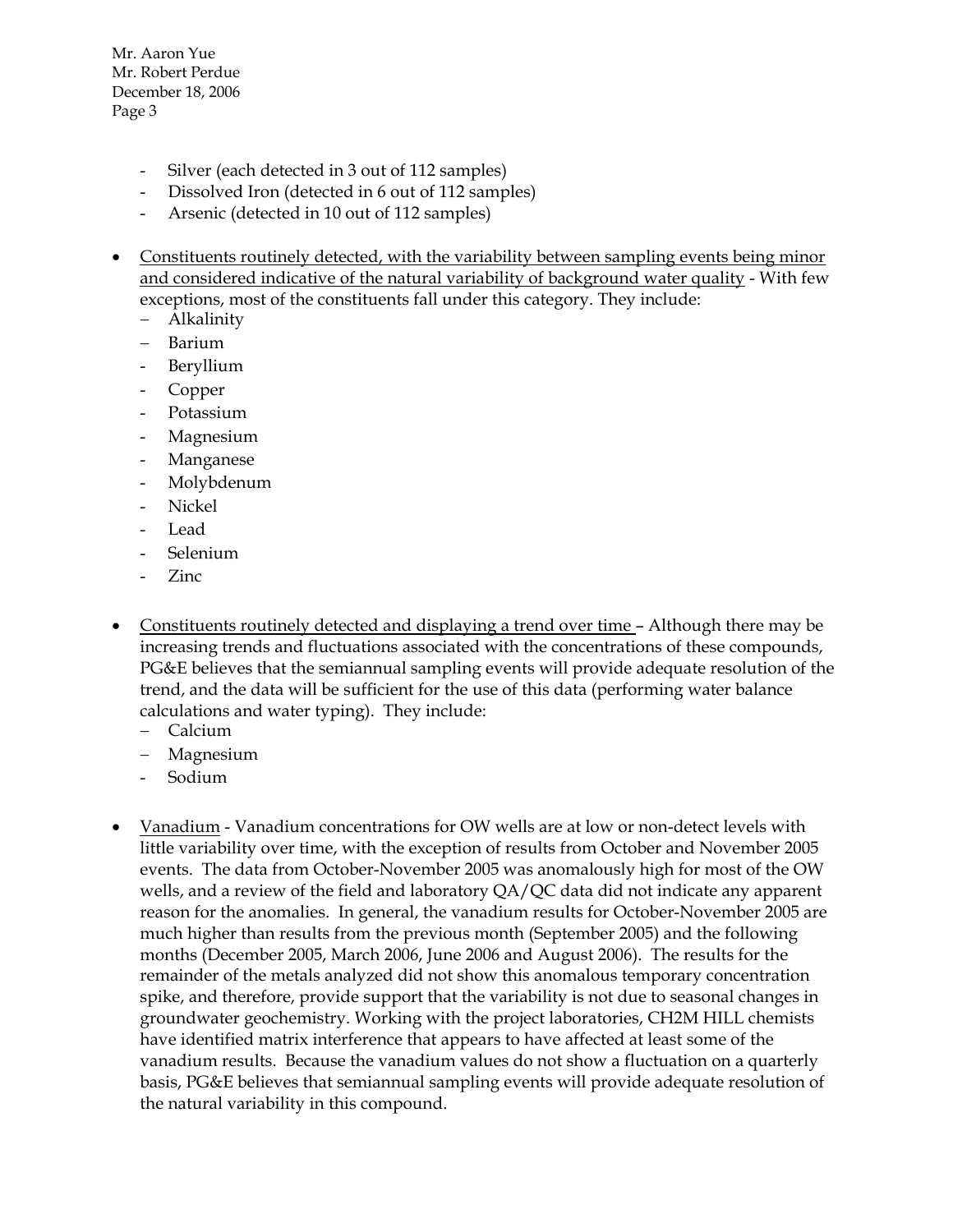Mr. Aaron Yue Mr. Robert Perdue December 18, 2006 Page 4

For these reasons, we believe that implementing the limited suite for quarterly sampling (first and third quarter sampling events) is warranted. If acceptable to DTSC and the Regional Board, PG&E requests that this change be approved beginning with the first quarter 2007 sampling event, which is scheduled for January 24-25, 2007.

Thank you for your consideration of this request. If you have questions, please do not hesitate to contact me at (805) 546-5243.

Sincerely,

Julie Esteva Jor Yvorne Mecks

**Yvonne Meeks** 

Jose Cortez, RWQCB cc. Liann Chavez, RWQCB Christopher Guerre / DTSC

Enclosure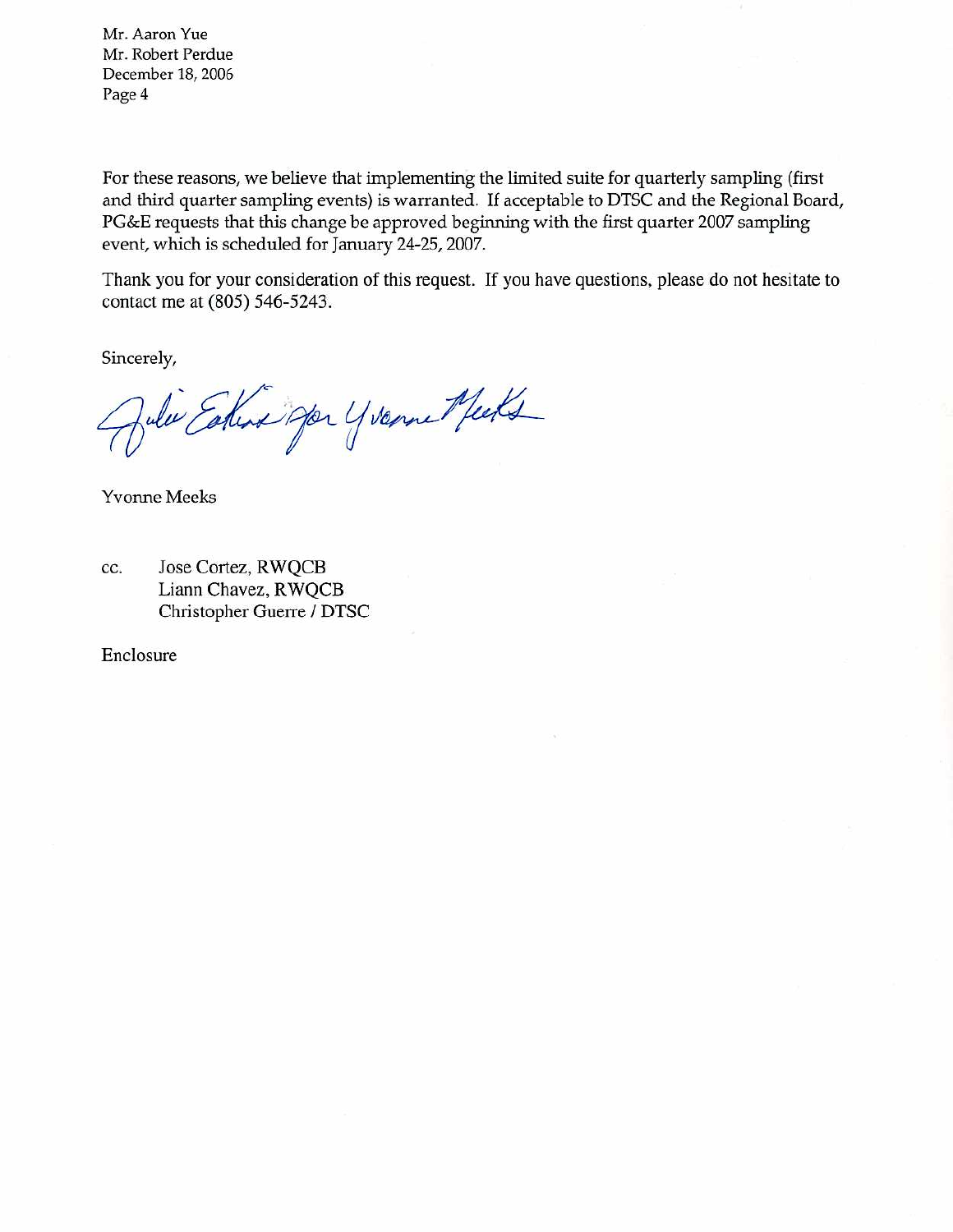**TABLE 1** *PG&E Topock Compliance Monitoring Program* Results of OW Wells

|                                       | Method:                           | 6020A<br>6010B                                | 6020A<br>6010B                | 6010B                                    | 6020A                                               | 6020A                              | 6020A            | 6020A                 | 6020A                  | 6020A<br>6010B | 6020A                   | 6020A                  | 6010B                                                                            | 6020A<br>6010B           | 6020A                                  | 6010B                    | 6020A<br>6010B                        | 6020A                                            | 6020A              | 6020A<br>6010B     | 6020A                                                         | 6020A                 | 6020A<br>6010B | 6020A            | 6020A<br>6010B       |
|---------------------------------------|-----------------------------------|-----------------------------------------------|-------------------------------|------------------------------------------|-----------------------------------------------------|------------------------------------|------------------|-----------------------|------------------------|----------------|-------------------------|------------------------|----------------------------------------------------------------------------------|--------------------------|----------------------------------------|--------------------------|---------------------------------------|--------------------------------------------------|--------------------|--------------------|---------------------------------------------------------------|-----------------------|----------------|------------------|----------------------|
| Location<br>ID                        | Analvte:<br>Sample<br><b>Date</b> | Alkalinity.<br>bicarb as<br>CaCO <sub>3</sub> | total as<br>CaCO <sub>3</sub> | Alkalinity, Aluminum Antimony            |                                                     | Arsenic                            | Barium           |                       | Beryllium Cadmium      | Calcium        | Cobalt                  | Copper                 | Iron                                                                             | Iron<br><b>Dissolved</b> | Lead                                   |                          | Magnesium Manganese Molybdenum Nickel |                                                  |                    | Potassium Selenium |                                                               | Silver                | Sodium         | Vanadium         | Zinc                 |
|                                       |                                   |                                               |                               |                                          |                                                     |                                    |                  |                       |                        |                |                         |                        |                                                                                  |                          |                                        |                          |                                       |                                                  |                    |                    |                                                               |                       |                |                  |                      |
| OW-01D 9/30/2004<br>OW-01D 11/18/2004 |                                   | 39<br>$\cdots$                                | 39<br>$---$                   | 0.052 U<br>$0.052$ U                     | 0.005 U<br>$\hspace{0.05cm} \ldots \hspace{0.05cm}$ | 0.01 U<br>$\overline{\phantom{a}}$ | 0.102<br>$---$   | 0.003 U               | 0.0031 U<br>$---$      | 340            | $0.003$ U<br>$--$       | $0.005$ U<br>$--$      | $\hspace{0.1em} \ldots \hspace{0.1em}$<br>$\hspace{0.1em} \ldots \hspace{0.1em}$ | 0.3 U<br>0.0208L         | $0.0021$ U<br>$\hspace{0.05cm} \ldots$ | 17.5<br>$---$            | 0.378<br>0.301                        | 0.0518<br>$\hspace{0.1em} \ldots \hspace{0.1em}$ | $0.005$ U<br>$---$ | 35.4<br>$---$      | 0.01 U<br>$\sim$ $\sim$ $\sim$                                | 0.0031 U<br>---       | 2580<br>$---$  | 0.003 U<br>$---$ | 0.0307<br>$---$      |
| OW-01D 12/21/2004                     |                                   | $\qquad \qquad -$                             | $---$                         | 0.052 U                                  | 0.005 U                                             | 0.01 U                             | 0.113            | 0.0031 U              | 0.0031 U               | $- - -$<br>234 | 0.0031 U                | 0.005 U                | $   \,$                                                                          | 0.3 U                    | $0.0021$ U                             | 18.8                     | 0.332                                 | 0.0356                                           | $0.005$ U          | 33.4               | 0.01 U                                                        | 0.0031 U              | 1250           | 0.0107           | 0.036                |
| OW-01D 5/10/2005                      |                                   | $\qquad \qquad -$                             | $---$                         | $\hspace{0.05cm} \ldots \hspace{0.05cm}$ | $0.002$ U                                           | 0.00477                            | 0.091            | 0.001 U               | 0.001 U                | $---$          | 0.001 U                 | 0.00252                | $   \,$                                                                          | 0.104                    | 0.001 U                                | $\hspace{0.05cm} \ldots$ | 0.299                                 | 0.0434                                           | 0.00105            | 15.5               | 0.001 U                                                       | 0.001 U               | $---$          | 0.00169          | 0.01 U               |
| OW-01D 7/27/2005                      |                                   | 39                                            | 39                            | 0.052 U                                  | 0.005 U                                             | 0.01 U                             | 0.0903           | 0.003 U               | 0.003 U                | 223            | 0.003 U                 | 0.0216                 | 0.31'                                                                            | 0.3 U                    | 0.0026 U                               | 19                       | 0.292                                 | 0.0461                                           | 0.0095             | 35.6               | 0.01 U                                                        | 0.003 U               | 2080           | 0.0137           | 0.0383               |
| OW-01D 8/25/2005                      |                                   | 40.6                                          | 40.6                          | $0.052$ U                                | $0.005$ U                                           | 0.01 U                             | 0.0522           | 0.0031 U              | 0.0031 U               | 246            | 0.0031 U                | 0.0165                 | $\sim$ $\sim$                                                                    | 0.3 U                    | 0.0031 U                               | 16.9                     | 0.194                                 | 0.0266                                           | $0.005$ U          | 24.6               | 0.01 U                                                        | $0.0031$ U            | 1870           | 0.0172           | $0.0156$ U           |
| OW-01D 9/14/2005                      |                                   | 36.2                                          | 36.2                          | 0.052 U                                  | $0.005$ U                                           | 0.01 U                             | 0.0615           | 0.003 U               | $0.0042$ U             | 247            | 0.0042 U                | 0.005 U                | $\hspace{0.1em} \ldots \hspace{0.1em}$                                           | 0.3 U                    | $0.005$ U                              | 17                       | 0.17                                  | 0.0308                                           | $0.005$ U          | 29.7               | 0.01 U                                                        | $0.0042$ U            | 1990           | 0.016            | $0.0208$ U           |
| OW-01D 10/19/2005                     |                                   | 42.5                                          | 42.5                          | $0.052$ U                                | $0.003$ U                                           | $0.005$ U                          | 0.3 U            | 0.0021 U              | $0.0021$ U             | 159            | 0.005 U                 | 0.01 U                 | $\scriptstyle\cdots\scriptstyle\cdots$                                           | 0.3 U                    | 0.0021 U                               | 10.5                     | 0.5 U                                 | 0.0262                                           | 0.02 U             | 22                 | 0.005 U                                                       | $0.005$ U             | 1130           | 0.122            | 0.02 U               |
| OW-01D 11/14/2005                     |                                   | 48.9                                          | 48.9                          | 0.052 U                                  | $0.003$ U                                           | $0.005$ U                          | 0.3 U            | 0.001 U               | 0.002 U                | 124            | 0.005 U                 | 0.01 U                 | $\qquad \qquad -\qquad -$                                                        | 0.3 U                    | 0.002 U                                | 7.95                     | 0.5 U                                 | 0.0341                                           | 0.02 U             | 17                 | 0.005 U                                                       | 0.005 U               | 1120           | 0.0741           | 0.02 U               |
| OW-01D 12/5/2005                      |                                   | 51.6                                          | 51.6                          | $0.052$ U                                | $0.003$ U                                           | $0.005$ U                          | 0.3 U            | 0.001 U               | $0.002$ U              | 166            | 0.005 U                 | 0.01 U                 | $\scriptstyle\cdots\scriptstyle\cdots$                                           | 0.3 U                    | $0.002$ U                              | 6.81                     | 0.5 U                                 | 0.0414                                           | 0.02 U             | 16.3               | 0.005 U                                                       | $0.005$ U             | 1380           | 0.0108           | 0.02 U               |
| OW-01D 3/14/2006                      |                                   | 57.1                                          | 57.1                          | 0.052 U                                  | $0.003$ U                                           | $0.005$ U                          | 0.3 U            | 0.0011                | $0.002$ U              | 108            | 0.005 U                 | 0.01 U                 | $\qquad \qquad -\qquad -$                                                        | 0.3 U                    | 0.002 U                                | 7.57                     | 0.5 U                                 | 0.016                                            | 0.02 U             | 18.4               | 0.005 U                                                       | 0.005 U               | 796            | 0.0277           | 0.02 U               |
| OW-01D                                | 6/6/2006                          | 58.8                                          | 58.8                          | $0.052$ U                                | $0.003$ U                                           | $0.005$ U                          | 0.3 U            | 0.0028                | $0.002$ U              | 114            | 0.005 U                 | 0.01 U                 | $\scriptstyle\cdots\scriptstyle\cdots$                                           | 0.3 U                    | $0.002$ U                              | 7.82                     | 0.5 U                                 | 0.0088                                           | 0.02 U             | 17.6               | 0.005 U                                                       | $0.005$ U             | 1260           | 0.0138           | 0.02 U               |
| OW-01D 8/31/2006                      |                                   | 54.1                                          | 54.1                          | 0.052 U                                  | 0.003 U                                             | $0.005$ U                          | 0.3 U            | 0.001 U               | 0.002 U                | 120            | 0.005 U                 | 0.01 U                 | 0.3 U                                                                            | 0.3 U                    | 0.002 U                                | 8.39                     | 0.5 U                                 | 0.0158                                           | 0.02 U             | 17.4               | 0.005 U                                                       | 0.005 U               | 980            | 0.0068           | 0.02 U               |
| OW-01M 10/1/2004                      |                                   | 59                                            | 59                            | $0.052$ U                                | $\sim$ $\sim$                                       | $--$                               | 0.0597           | $\sim$ $\sim$         | $\qquad \qquad \cdots$ | 99.8           | $\sim$ $\sim$ $\sim$    | $0.005$ U              | $   \,$                                                                          | 0.3 U                    | $0.0021$ U                             | 7.95                     | 0.05U                                 | 0.0268                                           | $0.005$ U          | 19.9               | $---$                                                         | $\cdots$              | 1260           | $---$            | 0.0461               |
| OW-01M 11/18/2004                     |                                   | $\qquad \qquad - -$                           | $---$                         | $0.052$ U                                | $\cdots$                                            | $---$                              | $---$            | ---                   | ---                    | $--$           | $--$                    | $- - -$                | $\hspace{0.1em} \ldots \hspace{0.1em}$                                           | 0.0208L                  | $\hspace{0.05cm} \ldots$               | $\hspace{0.05cm} \ldots$ | 0.0104 U                              | $- - -$                                          | $---$              | $---$              | $\hspace{0.1em}-\hspace{0.1em}-\hspace{0.1em}-\hspace{0.1em}$ | $\cdots$              | $---$          | $---$            | $--$                 |
| OW-01M 12/21/2004                     |                                   | $\qquad \qquad -$                             | $---$                         | 0.052 U                                  | $0.005$ U                                           | 0.01 U                             | 0.0581           | 0.0031 U              | 0.0031 U               | 96.8           | 0.0031 U                | 0.005 U                | $\scriptstyle\cdots$                                                             | 0.3 U                    | $0.0021$ U                             | 8.05                     | 0.05 U                                | 0.0268                                           | $0.005$ U          | 15.8               | 0.01 U                                                        | 0.0031 U              | 863            | 0.0147           | 0.0209               |
| OW-01M                                | 5/10/2005                         | $\qquad \qquad -$                             | $\hspace{0.05cm} \ldots$      | $\sim$ $\sim$ $\sim$                     | $0.002$ U                                           | 0.00269                            | 0.0516           | 0.001 U               | 0.001 U                | ---            | 0.001 U                 | 0.00241                | $\sim$ $\sim$                                                                    | 0.1 U                    | $0.001$ U                              | $\scriptstyle\cdots$     | 0.00107                               | 0.0235                                           | 0.00468            | 9.3                | 0.001 U                                                       | 0.001 U               | $---$          | 0.00545          | 0.0131               |
| <b>OW-01M</b>                         | 7/27/2005                         | 51.1                                          | 51.1                          | 0.052 U                                  | 0.005 U                                             | 0.01 U                             | 0.0579           | 0.003 U               | $0.003$ U              | 98.6           | $0.003$ U               | 0.005 U                | 0.3 U                                                                            | 0.3 U                    | 0.0026 U                               | 8.99                     | 0.05 U                                | 0.027                                            | $0.005$ U          | 24.3               | 0.01 U                                                        | 0.003 U               | 1090           | 0.0147           | $0.013$ U            |
| OW-01M                                | 8/25/2005                         | 53.3                                          | 53.3                          | $0.052$ U                                | 0.005 U                                             | 0.01 U                             | 0.0218           | 0.0031 U              | $0.0031$ U             | 102            | 0.0031 U                | 0.021                  | $\sim$ $\sim$ $\sim$                                                             | 0.3 U                    | 0.0031 U                               | 7.82                     | 0.05U                                 | 0.0122                                           | $0.005$ U          | 17.8               | 0.01 U                                                        | 0.0031 U              | 1020           | 0.0122           | $0.0156$ U           |
| OW-01M                                | 9/14/2005 (FD                     | 46.5 J                                        | 46.5 J                        | 0.052 U                                  | 0.005 U                                             | 0.01 U                             | 0.0504           | 0.003 U               | $0.003$ U              | 137            | $0.003$ U               | 0.005 U                | $\sim$ $\sim$                                                                    | 0.3 U                    | $0.005$ U                              | 8.39                     | 0.05U                                 | 0.0162                                           | $0.005$ U          | 18.8               | 0.01 U                                                        | $0.003$ U             | 1250           | 0.0133           | 0.02 U               |
| OW-01M 9/14/2005                      |                                   | $36.2$ J                                      | 36.2J                         | $0.052$ U                                | $0.005$ U                                           | 0.01 U                             | 0.0527           | 0.003 U               | $0.003$ U              | 124            | $0.003$ U               | 0.005 U                | $\sim$ $\sim$                                                                    | 0.3 U                    | $0.005$ U                              | 8.9                      | 0.05U                                 | 0.0174                                           | $0.005$ U          | 20.2               | 0.01 U                                                        | $0.003$ U             | 1290           | 0.0125           | 0.02 U               |
| OW-01M 10/19/2005                     |                                   | 40.5                                          | 40                            | 0.052 U                                  | $0.003$ U                                           | $0.005$ U                          | 0.3 U            | 0.0021 U              | $0.0021$ U             | 128            | 0.005 U                 | 0.01 U                 | $- - -$                                                                          | 0.3 U                    | 0.0049                                 | 9.28                     | 0.5 U                                 | 0.0147                                           | 0.02 U             | 18.9               | 0.0052                                                        | 0.005 U               | 868            | 0.0521           | 0.02 U               |
| OW-01M 11/14/2005                     |                                   | 51.4                                          | 51.4                          | 0.052 U                                  | $0.003$ U                                           | $0.005$ U                          | 0.3 U            | 0.001 U               | $0.002$ U              | 113            | 0.005 U                 | 0.01 U                 | $\hspace{0.05cm} \ldots$                                                         | 0.3 U                    | 0.002L                                 | 9.42                     | 0.5 U                                 | 0.0136                                           | 0.02 U             | 17.3               | 0.005 U                                                       | $0.005$ U             | 832            | 0.0625           | 0.02 U               |
| OW-01M 12/5/2005                      |                                   | 48.8                                          | 48.8                          | 0.052 U                                  | 0.003 U                                             | 0.005 U                            | 0.3 U            | 0.001 U               | 0.002 U                | 159            | 0.005 U                 | 0.01 U                 | $\cdots$                                                                         | 0.3 U                    | 0.002 U                                | 9.32                     | 0.5 U                                 | 0.0126                                           | 0.02 U             | 17.7               | 0.005 U                                                       | 0.005 U               | 1040           | 0.0054           | 0.02 U               |
| OW-01M 3/14/2006                      |                                   | 69.5                                          | 69.5                          | $0.052$ U                                | $0.003$ U                                           | $0.005$ U                          | 0.3 U            | 0.0012                | $0.002$ U              | 156            | $0.005$ U               | 0.01 U                 | $\scriptstyle\cdots\scriptstyle\cdots$                                           | 0.3 U                    | $0.002$ U                              | 10.9                     | 0.5 U                                 | 0.0081                                           | 0.02 U             | 18.2               | 0.005 U                                                       | $0.005$ U             | 765            | 0.0193           | 0.02 U               |
| OW-01M 6/6/2006                       |                                   | 56.4                                          | 56.4                          | 0.052 U                                  | $0.003$ U                                           | $0.005$ U                          | 0.3 U            | 0.0025                | $0.002$ U              | 163            | 0.005 U                 | $0.01$ U               | $\sim$ $\sim$                                                                    | 0.3 U                    | 0.002 U                                | 13.9                     | 0.5 U                                 | 0.0075                                           | 0.02 U             | 22.1               | 0.005 U                                                       | 0.005 U               | 1310           | 0.0121           | 0.02 U               |
| OW-01M 8/31/2006                      |                                   | 65.6                                          | 65.6                          | $0.052$ U                                | $0.003$ U                                           | $0.005$ U                          | 0.3 U            | 0.001 U               | $0.002$ U              | 169            | 0.005 U                 | 0.01 U                 | 0.3 U                                                                            | 0.3 U                    | $0.002$ U                              | 13.9                     | 0.5 U                                 | 0.0115                                           | 0.02 U             | 21.8               | 0.005 U                                                       | $0.005$ U             | 920            | 0.005 U          | 0.02 U               |
| OW-01S 12/21/2004                     | OW-01S 7/28/2005 (FD)             | $\sim$ $\sim$                                 | $\frac{1}{2}$                 | $0.052$ U                                | $0.005$ U                                           | 0.01 U                             | 0.0662           | 0.0031 U              | 0.0031 U               | 78.8           | 0.0031 U                | $0.005$ U              | $\sim$ $\sim$ $\sim$                                                             | 0.407                    | 0.0021 U                               | 14.1                     | 0.05 U                                | 0.0273                                           | 0.0087             | 12.6               | 0.01 U                                                        | 0.0031 U              | 291            | 0.0121           | 0.0264               |
| OW-01S 7/28/2005                      |                                   | 75.4                                          | 75.4                          | 0.052 U                                  | 0.005 U<br>$0.005$ U                                | 0.01 U                             | 0.0607           | 0.003 U               | $0.003$ U              | 61.9           | 0.003 U                 | $0.005$ U<br>$0.005$ U | 0.3 U                                                                            | 0.3 U                    | $0.0024$ U                             | 11                       | 0.05 U                                | 0.0172                                           | 0.0075             | 11.3               | 0.01 U                                                        | $0.003$ U             | 279            | 0.0106           | 0.0122 U<br>0.0104 U |
| OW-01S 8/26/2005                      |                                   | 80.3<br>73.4                                  | 80.3<br>73.4                  | $0.052$ U<br>0.052 U                     | 0.005 U                                             | 0.01 U<br>0.01 U                   | 0.0592<br>0.0675 | $0.003$ U<br>0.0031 U | $0.003$ U<br>0.0031 U  | 66.4<br>82.7   | $0.003$ U<br>$0.0031$ U | 0.005 U                | 0.3<br>$\sim$ $\sim$ $\sim$                                                      | 0.3 U<br>0.3 U           | $0.0021$ U<br>$0.0031$ U               | 11.6<br>13.5             | 0.05 U<br>0.05 U                      | 0.0157<br>0.0116                                 | 0.0071<br>0.0103   | 12<br>11.5         | 0.01 U<br>0.01 U                                              | $0.003$ U<br>0.0031 U | 277<br>293     | 0.005<br>0.0068  | 0.0156 U             |
| OW-01S 9/15/2005                      |                                   | 68.8                                          | 68.8                          | $0.052$ U                                | $0.005$ U                                           | 0.01 U                             | 0.0666           | $0.003$ U             | $0.003$ U              | 97             | 0.003 U                 | $0.005$ U              | $\hspace{0.05cm} \ldots$                                                         | 0.3 U                    | 0.0047                                 | 14.6                     | 0.05 U                                | 0.0096                                           | 0.0064             | 13                 | 0.01 U                                                        | $0.003$ U             | 361            | 0.013            | 0.02 U               |
| OW-01S 10/20/2005                     |                                   | 67.5                                          | 67.5                          | 0.052 U                                  | 0.003 U                                             | $0.005$ U                          | 0.3 U            | $0.0021$ U            | 0.0021 U               | 107            | 0.005 U                 | $0.01$ U               | $\qquad \qquad \cdots$                                                           | 0.3 U                    | $0.0021$ U                             | 13.1                     | 0.5 U                                 | 0.014                                            | 0.02 U             | 15.6               | 0.0059                                                        | 0.005 U               | 491            | 0.0564           | $0.02$ U             |
| OW-01S 11/16/2005                     |                                   | 81.8                                          | 81.8                          | 0.118                                    | $0.003$ U                                           | $0.005$ U                          | 0.3 U            | 0.001 U               | 0.002 U                | 50.3           | 0.005 U                 | 0.01 U                 | $\qquad \qquad - -$                                                              | 0.3 U                    | 0.0026                                 | 15.7                     | 0.5 U                                 | 0.0094                                           | 0.02 U             | 10.2               | $0.005$ U                                                     | $0.005$ U             | 133            | 0.0279           | 0.02 U               |
|                                       | OW-01S 12/5/2005 (FD)             | 84.1                                          | 84.1                          | 0.052 U                                  | 0.003 U                                             | $0.005$ U                          | 0.3 U            | 0.001 U               | $0.002$ U              | 80.6           | 0.005 U                 | 0.01 U                 | $\qquad \qquad \cdots$                                                           | 0.3 U                    | 0.002 U                                | 11.2                     | 0.5 U                                 | 0.0111                                           | 0.02 U             | 8.27               | 0.005 U                                                       | 0.005 U               | 228            | 0.005 U          | 0.02 U               |
| OW-01S 12/5/2005                      |                                   | 73.3                                          | 73.3                          | $0.052$ U                                | $0.003$ U                                           | 0.005 U                            | 0.3 U            | 0.001 U               | $0.002$ U              | 90.4           | $0.005$ U               | 0.01 U                 | $\scriptstyle\cdots$                                                             | 0.3 U                    | $0.002$ U                              | 12.4                     | 0.5 U                                 | 0.0119                                           | 0.02 U             | 9.25               | 0.005 U                                                       | $0.005$ U             | 239            |                  | $0.005 U$ $0.02 U$   |
|                                       |                                   |                                               |                               |                                          |                                                     |                                    |                  |                       |                        |                |                         |                        |                                                                                  |                          |                                        |                          |                                       |                                                  |                    |                    |                                                               |                       |                |                  |                      |

*G:\PacificGasElectricCo\TopockProgram\Database\Tuesdai\CMP\C Page 1 of 4 MP.mdb\rpt\_Detected Resultstkp\_cross Date Printed 11/29/2006*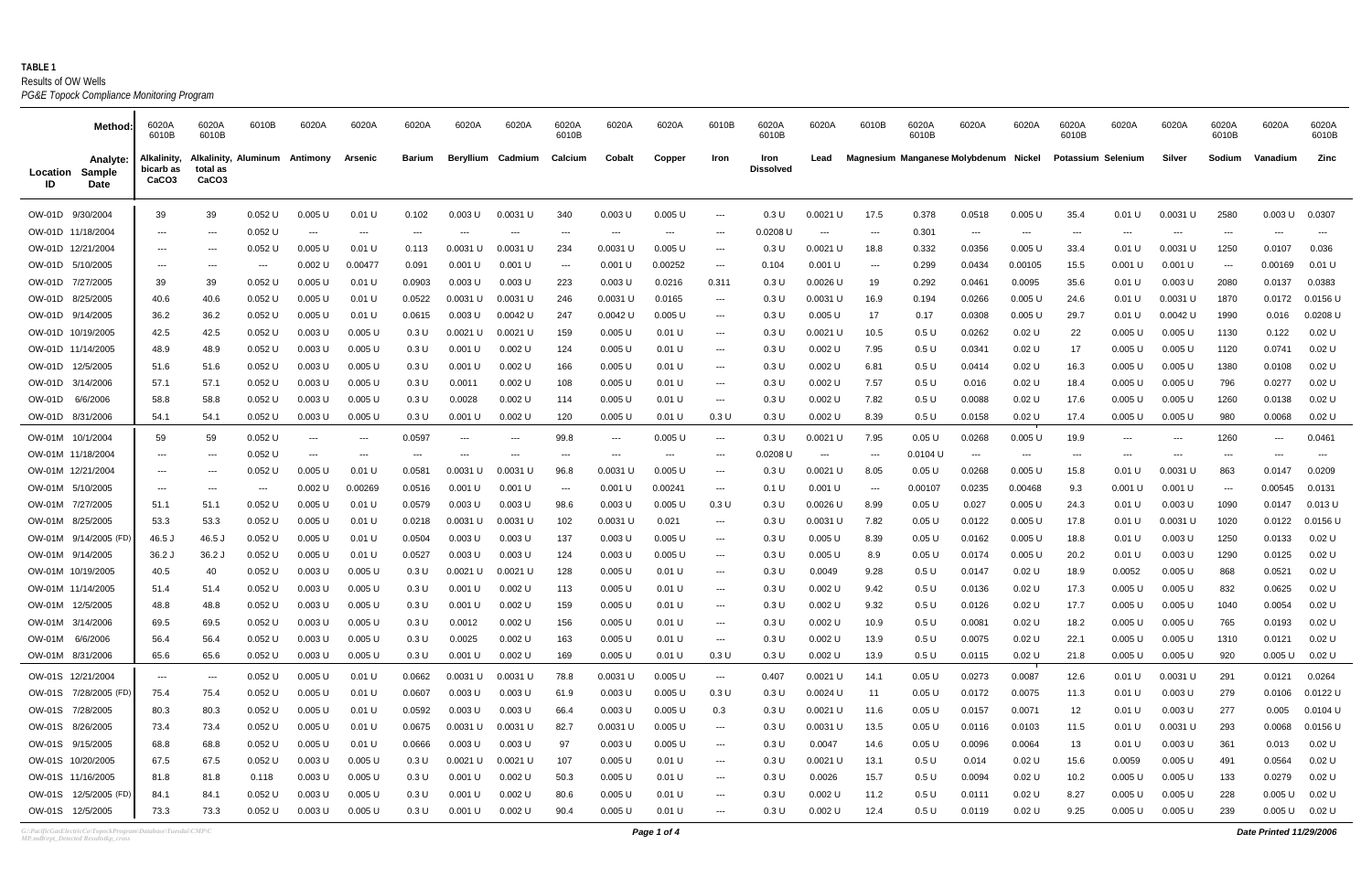**TABLE 1** *PG&E Topock Compliance Monitoring Program* Results of OW Wells

|                       | Method:                                         | 6020A<br>6010B                                | 6020A<br>6010B                | 6010B     | 6020A                         | 6020A     | 6020A  | 6020A      | 6020A              | 6020A<br>6010B                           | 6020A      | 6020A    | 6010B                                  | 6020A<br>6010B           | 6020A      | 6010B | 6020A<br>6010B   | 6020A                                 | 6020A    | 6020A<br>6010B     | 6020A     | 6020A      | 6020A<br>6010B | 6020A    | 6020A<br>6010B |
|-----------------------|-------------------------------------------------|-----------------------------------------------|-------------------------------|-----------|-------------------------------|-----------|--------|------------|--------------------|------------------------------------------|------------|----------|----------------------------------------|--------------------------|------------|-------|------------------|---------------------------------------|----------|--------------------|-----------|------------|----------------|----------|----------------|
| Location<br>ID        | <b>Analyte:</b><br><b>Sample</b><br><b>Date</b> | Alkalinity,<br>bicarb as<br>CaCO <sub>3</sub> | total as<br>CaCO <sub>3</sub> |           | Alkalinity, Aluminum Antimony | Arsenic   | Barium | Beryllium  | Cadmium            | Calcium                                  | Cobalt     | Copper   | <b>Iron</b>                            | Iron<br><b>Dissolved</b> | Lead       |       |                  | Magnesium Manganese Molybdenum Nickel |          | Potassium Selenium |           | Silver     | Sodium         | Vanadium | Zinc           |
| OW-01S 3/15/2006      |                                                 | 74.5                                          | 74.5                          | $0.052$ U | $0.003$ U                     | $0.005$ U | 0.3 U  | 0.001 U    | 0.002 U            | 79.5                                     | $0.005$ U  | 0.01 U   | $\hspace{0.1em} \ldots$                | 0.3 U                    | 0.002L     | 15.3  | 0.5 U            | 0.0055                                | 0.02 U   | 10.7               | 0.005L    | 0.005 U    | 181            | 0.0064   | 0.02 U         |
| OW-01S 6/6/2006       |                                                 | 66.2                                          | 66.2                          | $0.052$ U | $0.003$ U                     | 0.005 U   | 0.3 U  | 0.001 U    | 0.002 U            | 123                                      | 0.005 U    | 0.01 U   | $\sim$ $\sim$                          | 0.3 U                    | 0.002 U    | 16.6  | 0.5 U            | 0.0066                                | 0.02 U   | 11.8               | 0.005 U   | 0.005 U    | 389            | 0.0062   | 0.02 U         |
| OW-01S 8/31/2006      |                                                 | 65.6                                          | 65.6                          | 0.052 U   | 0.003 U                       | 0.005 U   | 0.3 U  | 0.001 U    | 0.002 U            | 115                                      | 0.005 U    | 0.01 U   | 0.676                                  | 0.3 U                    | 0.002 U    | 19.3  | 0.5 U            | 0.0149                                | 0.02 U   | 13.2               | 0.005 U   | 0.005 U    | 287            | 0.005 U  | 0.02 U         |
| OW-02D                | 1/13/2005                                       | $\qquad \qquad \cdots$                        | $---$                         | 0.052 U   | 0.005 U                       | 0.01 U    | 0.0833 | 0.0031 U   | $0.0031$ U         | 303                                      | 0.0031 U   | 0.005 U  | $--$                                   | 0.164                    | 0.0029     | 15.2  | 0.39             | 0.0665                                | 0.0135   | 46.6               | 0.0171    | 0.0085     | 2000           | 0.0177   | 0.0174         |
| OW-02D 5/10/2005      |                                                 | $\qquad \qquad -$                             | $---$                         | $---$     | 0.002 U                       | 0.0033    | 0.0716 | 0.001 U    | 0.001 U            | $\sim$ $\sim$                            | 0.001 U    | 0.00311  | $\sim$ $\sim$ $\sim$                   | 0.161                    | 0.001 U    | $--$  | 0.286            | 0.057                                 | 0.001 U  | 18.6               | 0.001 U   | 0.001 U    | $---$          | 0.001 U  | 0.01 U         |
| OW-02D 7/28/2005      |                                                 | 34.1                                          | 34.1                          | 0.052 U   | 0.005 U                       | 0.01 U    | 0.0546 | 0.003 U    | 0.003 U            | 296                                      | $0.003$ U  | 0.005 U  | 0.3 U                                  | 0.3 U                    | 0.0024 U   | 16.2  | 0.175            | 0.0512                                | 0.0067   | 38.3               | 0.01 U    | 0.003 U    | 2590           | 0.0172   | 0.0122 U       |
| OW-02D 8/25/2005      |                                                 | 43.1                                          | 43.1                          | 0.052 U   | $0.005$ U                     | 0.01 U    | 0.0211 | 0.0031 U   | $0.0031$ U         | 58.8                                     | 0.0031 U   | 0.0186   | $\sim$ $\sim$ $\sim$                   | 0.3 U                    | 0.0031 U   | 3.33  | 0.05 U           | 0.0143                                | 0.005 U  | 16.1               | 0.01 U    | $0.0031$ U | 1100           | 0.0152   | 0.0156 U       |
| OW-02D 9/14/2005      |                                                 | 38.7                                          | 38.7                          | 0.052 U   | 0.005 U                       | 0.01 U    | 0.0199 | 0.003 U    | 0.003 U            | 90.3                                     | 0.003 U    | 0.0063   | $---$                                  | 0.3 U                    | 0.005 U    | 4.65  | 0.05 U           | 0.0113                                | 0.005 U  | 21.5               | 0.01 U    | 0.003 U    | 1570           | 0.017    | 0.02 U         |
| OW-02D 10/20/2005     |                                                 | 30                                            | 30                            | 0.052 U   | $0.003$ U                     | $0.005$ U | 0.3 U  | $0.0021$ U | $0.0021$ U         | 142                                      | $0.005$ U  | 0.01 U   | $\sim$ $\sim$ $\sim$                   | 0.3 U                    | 0.0024     | 8.22  | 0.5 U            | 0.0088                                | $0.02$ U | 21                 | 0.005 U   | 0.005 U    | 805            | 0.0862   | 0.02 U         |
| OW-02D 11/14/2005     |                                                 | 33.4                                          | 33.4                          | 0.052 U   | $0.003$ U                     | 0.005L    | 0.3 U  | 0.001 U    | 0.002 U            | 199                                      | 0.005 U    | 0.01 U   | $--$                                   | 0.3 U                    | 0.002 U    | 12    | 0.5 U            | 0.0107                                | 0.02 U   | 20.9               | 0.0056    | 0.005 U    | 1110           | 0.052    | 0.02 U         |
| OW-02D 12/5/2005      |                                                 | 46.1                                          | 46.1                          | $0.052$ U | $0.003$ U                     | 0.005L    | 0.3 U  | 0.001 U    | $0.002$ U          | 231                                      | 0.005 U    | 0.01 U   | $\sim$ $\sim$                          | 0.3 U                    | 0.002 U    | 11.3  | 0.5 U            | 0.0098                                | $0.02$ U | 20                 | 0.0065    | 0.005 U    | 1170           | 0.005 U  | 0.02 U         |
| OW-02D 3/14/2006      |                                                 | 76.9                                          | 76.9                          | 0.052 U   | 0.003 U                       | 0.005 L   | 0.3 U  | 0.0013     | 0.002 U            | 194                                      | 0.005 U    | 0.01 U   | $--$                                   | 0.3 U                    | 0.002 U    | 16.8  | 0.5 U            | 0.0082                                | 0.02 U   | 23.7               | 0.005L    | 0.005 U    | 863            | 0.0126   | 0.02 U         |
| OW-02D                | 6/7/2006                                        | 74.8                                          | 74.8                          | $0.052$ U | $0.003$ U                     | 0.005L    | 0.3 U  | 0.0023     | 0.002 U            | 230                                      | 0.005 U    | 0.01 U   | $\sim$ $\sim$ $\sim$                   | 0.3 U                    | 0.002 U    | 20.2  | 0.5 U            | 0.0082                                | 0.02 U   | 26.4               | 0.005 U   | 0.005 U    | 1310           | 0.0118   | 0.02 U         |
| OW-02D 8/31/2006      |                                                 | 64.7                                          | 64.7                          | 0.052 U   | 0.003 U                       | 0.005L    | 0.3 U  | 0.001 U    | 0.002 U            | 196                                      | 0.005 U    | 0.01 U   | 0.3 U                                  | 0.3 U                    | 0.002 U    | 18    | 0.5 U            | 0.0144                                | 0.02 U   | 22.1               | 0.005 U   | 0.005 U    | 904            | 0.005 U  | 0.02 U         |
| OW-02M 5/11/2005      |                                                 |                                               |                               | ---       | 0.002 U                       | 0.00165   | 0.0603 | 0.001 U    | 0.001 U            | $\hspace{0.05cm} \ldots \hspace{0.05cm}$ | 0.001 U    | 0.001 U  | $\sim$ $\sim$                          | 0.1 U                    | 0.001 U    | $--$  | 0.0442           | 0.0353                                | 0.001 U  | 10.8               | 0.001L    | 0.001 U    | $---$          | 0.00296  | 0.0113         |
| OW-02M 7/28/2005      |                                                 | 51.1                                          | 51.1                          | 0.052 U   | 0.005 U                       | 0.01 U    | 0.0527 | 0.003 U    | 0.003 U            | 132                                      | 0.003 U    | 0.005 U  | 0.3 U                                  | 0.3 U                    | 0.0024 U   | 10.8  | 0.05U            | 0.0324                                | 0.005 U  | 23.6               | 0.01 U    | 0.003 U    | 1050           | 0.0144   | 0.0122 U       |
| OW-02M 8/25/2005      |                                                 | 50.8                                          | 50.8                          | 0.052 U   | 0.005 U                       | $0.01$ U  | 0.0474 | 0.0031 U   | 0.0031 U           | 124                                      | 0.0031 U   | 0.0206   | $\hspace{0.1em} \ldots \hspace{0.1em}$ | 0.3 U                    | 0.0031 U   | 9.13  | 0.05 U           | 0.0229                                | 0.005 U  | 18.6               | 0.01 U    | 0.0031L    | 1100           | 0.0114   | 0.0271         |
| OW-02M 9/14/2005      |                                                 | 41.3                                          | 41.3                          | 0.052 U   | 0.005 U                       | $0.01$ U  | 0.0449 | 0.003 U    | 0.003 U            | 144                                      | 0.003 U    | 0.005 U  | $\hspace{0.1em} \ldots \hspace{0.1em}$ | 0.3 U                    | 0.005 U    | 9.84  | 0.05 U           | 0.0215                                | 0.005 U  | 19.3               | 0.01 U    | 0.003 U    | 1290           | 0.0124   | 0.02 U         |
| OW-02M 10/20/2005     |                                                 | 37.5                                          | 37.5                          | 0.052 U   | 0.003 U                       | 0.005 L   | 0.3 U  | 0.0021 U   | $0.0021$ U         | 151                                      | 0.005L     | 0.01 U   | $\hspace{0.1em} \ldots \hspace{0.1em}$ | 0.3 U                    | 0.0032     | 9.97  | 0.5 U            | 0.015                                 | $0.02$ U | 18.7               | 0.005L    | 0.005 U    | 980            | 0.0913   | 0.02 U         |
| OW-02M 11/15/2005 (FD |                                                 | 46                                            | 46                            | 0.052 U   | 0.003 U                       | 0.005 L   | 0.3 U  | 0.001 U    | 0.002 U            | 150                                      | 0.005 U    | 0.01 U   | $\hspace{0.1em} \ldots \hspace{0.1em}$ | 0.3 U                    | 0.002 U    | 11    | 0.5 U            | 0.0157                                | $0.02$ U | 19.1               | 0.005 U   | 0.005 U    | 932            | 0.0518   | 0.02 U         |
| OW-02M 11/15/2005     |                                                 | 38.3                                          | 38.3                          | 0.052 U   | 0.003 U                       | 0.005 l   | 0.3 U  | 0.001 U    | 0.002L             | 140                                      | 0.005L     | 0.01 U   | $\hspace{0.1em} \ldots \hspace{0.1em}$ | 0.3 U                    | 0.002 U    | 11.3  | 0.5 <sub>U</sub> | 0.017                                 | $0.02$ U | 20                 | 0.005L    | 0.005 U    | 865            | 0.0518   | 0.02 U         |
| OW-02M 12/6/2005      |                                                 | 46.1                                          | 46.1                          | 0.052 U   | 0.003 U                       | 0.005 L   | 0.3 U  | 0.001 U    | 0.002 U            | 214                                      | 0.005 U    | 0.01 U   | $\hspace{0.1em} \ldots \hspace{0.1em}$ | 0.3 U                    | 0.002 U    | 15.3  | 0.5 U            | 0.0136                                | $0.02$ U | 22.4               | 0.0065    | 0.005 U    | 1110           | 0.0069   | 0.0388         |
| OW-02M 3/14/2006      |                                                 | -67                                           | 67                            | 0.052 U   | 0.003 U                       | 0.005 l   | 0.3 U  | 0.001      | 0.002 <sub>L</sub> | 181                                      | 0.005 U    | 0.01 U   | $\hspace{0.1em} \ldots \hspace{0.1em}$ | 0.3 U                    | 0.002 U    | 14.6  | 0.5 <sub>U</sub> | 0.008 <sup>2</sup>                    | 0.02 U   | 23.3               | 0.005 l   | 0.005 U    | 818            | 0.0158   | 0.02 U         |
| OW-02M 6/7/2006       |                                                 | 59 R                                          | 59.8                          | $0.052$ U | 0.003 U                       | $0.005$ U | 0.3 U  | 0.0023     | 0.002 U            | 190                                      | 0.005 U    | $0.01$ U | $\sim$ $\sim$                          | 0.3 U                    | $0.002$ U  | 15.2  | 0.5 U            | 0.0088                                | 0.02 U   | 22.6               | 0.005 U   | $0.005$ U  | 1180           | 0.011    | 0.02 U         |
| OW-02M 8/30/2006      |                                                 | 65.1                                          | 65.1                          | 0.052 U   | 0.003 U                       | 0.005 U   | 0.3 U  | 0.001 U    | 0.002 U            | 187                                      | $0.005$ U  | 0.01 U   | 0.3 U                                  | 0.3 U                    | 0.002 U    | 16.8  | 0.5 U            | 0.013                                 | 0.02 U   | 23.4               | 0.005 U   | 0.005 U    | 922            | 0.005 U  | 0.02 U         |
| OW-02S 12/29/2004     |                                                 | $\cdots$                                      | $\scriptstyle\cdots$          | 0.052 U   | $0.005$ U                     | 0.01 U    | 0.0319 | 0.0031 U   | 0.0031 U           | 33.7                                     | 0.0031 U   | 0.005 U  | $\sim$ $\sim$                          | 0.3 U                    | 0.0021 U   | 5.56  | 0.131            | 0.0893                                | 0.005 U  | 11.3               | 0.01 U    | 0.0031 U   | 218            | 0.007    | 0.0333         |
| OW-02S 7/28/2005      |                                                 | 107                                           | 107                           | 0.052 U   | $0.005$ U                     | 0.01 U    | 0.0537 | 0.003 U    | 0.003 U            | 37.5                                     | 0.003 U    | 0.005 U  | 0.3 U                                  | 0.3 U                    | $0.0024$ U | 5.18  | 0.05 U           | 0.0356                                | 0.005 U  | 9.44               | 0.01 U    | 0.003 U    | 274            | 0.0108   | 0.0122 U       |
| OW-02S 8/26/2005      |                                                 | 114                                           | 114                           | 0.052 U   | $0.005$ U                     | $0.01$ U  | 0.0606 | 0.0031 U   | 0.0031 U           | 36.7                                     | $0.0031$ U | 0.005 U  | $\hspace{0.05cm} \ldots$               | 0.3 U                    | $0.0031$ U | 5.18  | 0.05 U           | 0.0356                                | 0.005 U  | 9.29               | 0.01 U    | $0.0031$ U | 280            | 0.0085   | 0.0156 U       |
| OW-02S 8/26/2005 (FD) |                                                 | 114                                           | 114                           | $0.052$ U | $0.005$ U                     | 0.01 U    | 0.0598 | 0.0031 U   | 0.0031 U           | 36.5                                     | $0.0031$ U | 0.005 U  | $\sim$ $\sim$                          | 0.3 U                    | $0.0031$ U | 5.2   | 0.05 U           | 0.0383                                | 0.005 U  | 9.33               | 0.01 U    | $0.0031$ U | 261            | 0.0092   | 0.0156 U       |
| OW-02S 9/14/2005      |                                                 | 103                                           | 103                           | $0.052$ U | $0.005$ U                     | 0.01 U    | 0.0625 | 0.003 U    | 0.003 U            | 43.1                                     | 0.003 U    | 0.005 U  | $\sim$ $\sim$ $\sim$                   | 0.3 U                    | 0.005 U    | 5.33  | 0.05 U           | 0.0323                                | 0.005 U  | 9.13               | 0.01 U    | 0.003 U    | 452            | 0.0107   | 0.02 U         |
| OW-02S 10/20/2005     |                                                 | 100                                           | 100                           | $0.052$ U | 0.003 U                       | $0.005$ U | 0.3 U  | 0.0021 U   | $0.0021$ U         | 45.3                                     | $0.005$ U  | 0.01 U   | $\sim$ $\sim$ $\sim$                   | 0.3 U                    | $0.0021$ U | 5.03  | 0.5 U            | 0.029                                 | 0.02 U   | 7.79               | 0.005 U   | $0.005$ U  | 234            | 0.0382   | 0.02 U         |
| OW-02S 11/15/2005     |                                                 | 120                                           | 120                           | 0.052 U   | $0.003$ U                     | $0.005$ U | 0.3 U  | 0.001 U    | $0.002$ U          | 38.1                                     | 0.005 U    | 0.01 U   | $\sim$ $\sim$                          | 0.3 U                    | $0.002$ U  | 5.02  | 0.5 U            | 0.0376                                | $0.02$ U | 7.9                | 0.0068    | $0.005$ U  | 240            | 0.0235   | 0.02 U         |
| OW-02S 12/6/2005      |                                                 | 111                                           | 111                           | 0.0567    | $0.003$ U                     | 0.005 U   | 0.3 U  | 0.001 U    | $0.002$ U          | 40.1                                     | $0.005$ U  | 0.01 U   | $\sim$ $\sim$                          | 0.3 U                    | $0.002$ U  | 5.49  | 0.5 U            | 0.034                                 | $0.02$ U | 8.02               | $0.005$ U | 0.005 U    | 239            | 0.0058   | 0.02 U         |
| OW-02S 3/15/2006      |                                                 | 107                                           | 107                           | 0.052 U   | 0.003 U                       | 0.005 U   | 0.3 U  | 0.001 U    | 0.002 U            | 43.2                                     | 0.005 U    | 0.01 U   | $\hspace{0.1em} \ldots \hspace{0.1em}$ | 0.3 U                    | 0.002 U    | 5.54  | 0.5 U            | 0.0313                                | $0.02$ U | 9.32               | $0.005$ U | 0.005 U    | 226            | 0.0067   | $0.02$ U       |
|                       | OW-02S 3/15/2006 (FD)                           | 102                                           | 102                           | 0.052 U   | 0.003 U                       | 0.005 U   | 0.3 U  | 0.001 U    | $0.002$ U          | 37                                       | 0.005 U    | 0.01 U   | $\hspace{0.1em} \ldots \hspace{0.1em}$ | 0.3 U                    | 0.002 U    | 5.06  | 0.5 U            | 0.0286                                | $0.02$ U | 8.73               | $0.005$ U | 0.005 U    | 194            | 0.0069   | $0.02$ U       |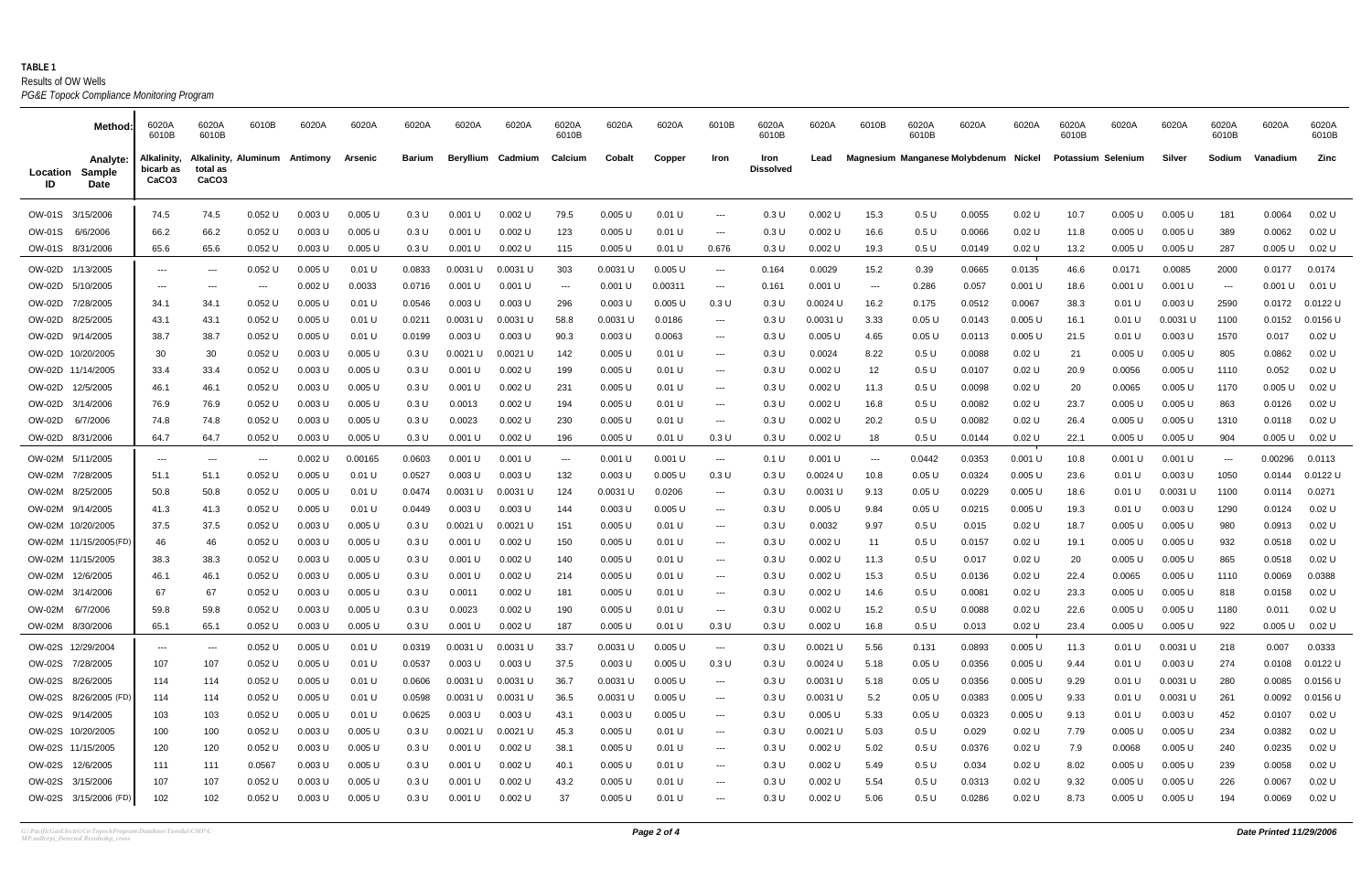**TABLE 1** *PG&E Topock Compliance Monitoring Program* Results of OW Wells

|                   | Method:                                  | 6020A<br>6010B                                | 6020A<br>6010B                | 6010B                    | 6020A                         | 6020A     | 6020A  | 6020A      | 6020A      | 6020A<br>6010B              | 6020A      | 6020A     | 6010B                                    | 6020A<br>6010B           | 6020A              | 6010B                    | 6020A<br>6010B | 6020A                                 | 6020A     | 6020A<br>6010B     | 6020A     | 6020A      | 6020A<br>6010B | 6020A    | 6020A<br>6010B      |
|-------------------|------------------------------------------|-----------------------------------------------|-------------------------------|--------------------------|-------------------------------|-----------|--------|------------|------------|-----------------------------|------------|-----------|------------------------------------------|--------------------------|--------------------|--------------------------|----------------|---------------------------------------|-----------|--------------------|-----------|------------|----------------|----------|---------------------|
| Location<br>ID    | Analyte:<br><b>Sample</b><br><b>Date</b> | Alkalinity,<br>bicarb as<br>CaCO <sub>3</sub> | total as<br>CaCO <sub>3</sub> |                          | Alkalinity, Aluminum Antimony | Arsenic   | Barium | Beryllium  | Cadmium    | Calcium                     | Cobalt     | Copper    | Iron                                     | Iron<br><b>Dissolved</b> | Lead               |                          |                | Magnesium Manganese Molybdenum Nickel |           | Potassium Selenium |           | Silver     | Sodium         | Vanadium | Zinc                |
| OW-02S            | 6/6/2006 (FD)                            | 103                                           | 103                           | $0.052$ U                | $0.003$ U                     | $0.005$ U | 0.3 U  | 0.0018     | $0.002$ U  | 56.6                        | $0.005$ U  | 0.01 U    | $\sim$ $\sim$ $\sim$                     | 0.3 U                    | 0.002L             | 5.21                     | 0.5U           | 0.0272                                | 0.02 U    | 8.72               | 0.0062    | 0.005 U    | 416            | 0.0075   | $0.02$ U            |
| OW-02S            | 6/6/2006                                 | 101                                           | 101                           | 0.052 U                  | $0.003$ U                     | $0.005$ U | 0.3 U  | 0.0016     | 0.002 U    | 57.7                        | 0.005 U    | 0.01 U    | $\sim$ $\sim$ $\sim$                     | 0.3 U                    | 0.002 U            | 5.16                     | 0.5 U          | 0.0319                                | 0.02 U    | 8.77               | 0.0058    | $0.005$ U  | 422            | 0.0079   | 0.02 U              |
| OW-02S            | 9/8/2006 (FD                             | 113                                           | 113                           | 0.0665                   | 0.003 U                       | 0.005 U   | 0.3 U  | 0.001 U    | $0.002$ U  | 35.9                        | 0.005 U    | 0.01 U    | 0.3 U                                    | 0.3 U                    | 0.002 U            | 4.86                     | 0.5 U          | 0.0448                                | 0.02 U    | 7.82               | 0.005 U   | 0.005 U    | 245            | 0.0062   | 0.02 U              |
| OW-02S 9/8/2006   |                                          | 103                                           | 103                           | $0.052$ U                | 0.003 U                       | 0.005 U   | 0.3 U  | 0.001 U    | $0.002$ U  | 37.6                        | 0.005 U    | 0.01 U    | 0.3 U                                    | 0.3 U                    | 0.002 U            | 4.98                     | 0.5 U          | 0.0462                                | 0.02 U    | 7.93               | 0.005 U   | 0.005 U    | 227            | 0.0067   | 0.02 U              |
| OW-05D 12/22/2004 |                                          | $\qquad \qquad -$                             | $---$                         | 0.052 U                  | 0.005 U                       | 0.01 U    | 0.0784 | 0.0031 U   | 0.0031 U   | 212                         | 0.0031 U   | 0.005 U   | $\sim$ $\sim$ $\sim$                     | 0.3 U                    | $0.0021$ U         | 14.6                     | 0.371          | 0.0811                                | 0.0081    | 30.2               | 0.01 U    | $0.0031$ U | 1370           | 0.0133   | 0.0243              |
|                   | OW-05D 12/22/2004 (FD)                   | $\cdots$                                      | $---$                         | 0.052 U                  | 0.005 U                       | 0.01 U    | 0.0844 | 0.0031 U   | $0.0031$ U | 222                         | 0.0031 U   | 0.005 U   | $\sim$ $\sim$ $\sim$                     | 0.3 U                    | $0.0021$ U         | 15.2                     | 0.363          | 0.0838                                | 0.0093    | 32.3               | 0.01 U    | $0.0031$ U | 1480           | 0.0116   | 0.0289              |
| OW-05D 5/11/2005  |                                          | $- - -$                                       | $---$                         | $\sim$ $\sim$            | $0.002$ U                     | 0.0044'   | 0.0658 | 0.001 U    | 0.001 U    | $\sim$ $\sim$               | 0.001 U    | 0.00409   | $\sim$ $\sim$ $\sim$                     | 0.237                    | 0.001 U            | $---$                    | 0.269          | 0.0638                                | $0.001$ U | 17                 | 0.001 U   | 0.001 U    | ----           | 0.001 U  | 0.01 U              |
| OW-05D 7/28/2005  |                                          | 36.5                                          | 36.5                          | 0.052 U                  | 0.005 U                       | 0.01 U    | 0.0616 | 0.003 U    | 0.003 U    | 248                         | 0.003 U    | 0.005 U   | 0.3 U                                    | 0.3 U                    | 0.0024 U           | 15.7                     | 0.226          | 0.057                                 | 0.0054    | 30.7               | 0.01 U    | 0.003 U    | 2040           | 0.0102   | 0.0122 U            |
| OW-05D 8/26/2005  |                                          | 35.4                                          | 35.4                          | 0.202                    | 0.005 U                       | 0.01 U    | 0.0458 | 0.0031 U   | $0.0031$ U | 223                         | 0.0031 U   | 0.005 U   | $\sim$ $\sim$ $\sim$                     | 0.3 U                    | 0.0031 U           | 12.4                     | 0.103          | 0.0488                                | 0.0097    | 29.2               | 0.01 U    | $0.0031$ U | 1960           | 0.0112   | 0.0367              |
| OW-05D 9/13/2005  |                                          | -31                                           | 31                            | 0.052 U                  | 0.005 U                       | 0.01 U    | 0.0538 | 0.003 U    | $0.0042$ U | 314                         | 0.0042 U   | 0.015     | $\sim$ $\sim$ $\sim$                     | 0.3 U                    | $0.005$ U          | 16.6                     | 0.113          | 0.0425                                | 0.0065    | 32.8               | 0.01 U    | $0.0042$ U | 2450           | 0.0144   | 0.0227              |
| OW-05D 10/19/2005 |                                          | 37.5                                          | 37.5                          | $0.052$ U                | $0.003$ U                     | 0.005L    | 0.3 U  | 0.0021 U   | 0.0021 U   | 178                         | 0.005 U    | 0.01 U    | $\sim$ $\sim$ $\sim$                     | 0.3 U                    | 0.0037             | 8.9                      | 0.5 U          | 0.0464                                | 0.02 U    | 23.1               | $0.005$ U | 0.005 U    | 1260           | 0.0966   | 0.02 U              |
| OW-05D 11/15/2005 |                                          | 43.5                                          | 43.5                          | 0.052 U                  | 0.003 U                       | 0.005 L   | 0.3 U  | 0.001      | $0.002$ U  | 139                         | 0.005 U    | 0.01 U    | $\sim$ $\sim$ $\sim$                     | 0.3 U                    | 0.002 <sub>0</sub> | 6.88                     | 0.5 U          | 0.0509                                | 0.02 U    | 19                 | 0.005 U   | 0.005 U    | 1300           | 0.0853   | 0.03                |
| OW-05D 12/6/2005  |                                          | 46.1                                          | 46.1                          | 0.052 U                  | 0.003U                        | $0.005$ U | 0.3 U  | 0.001 U    | $0.002$ U  | 124                         | 0.005 U    | 0.01 U    | $\sim$ $\sim$ $\sim$                     | 0.3 U                    | 0.002 L            | 6.53                     | 0.5 U          | 0.045                                 | 0.02 U    | 17.9               | 0.005 U   | $0.005$ U  | 1220           | 0.0097   | 0.0333              |
| OW-05D 3/15/2006  |                                          | 49.6                                          | 49.6                          | 0.052 U                  | 0.003 U                       | 0.005 U   | 0.3 U  | 0.0014     | 0.002 U    | 93.9                        | 0.005 U    | 0.01 U    | $\sim$ $\sim$ $\sim$                     | 0.3 U                    | 0.002L             | 4.8                      | 0.5 U          | 0.0207                                | 0.02 U    | 18.1               | 0.005 U   | 0.005 U    | 861            | 0.0137   | 0.02 U              |
| OW-05D 6/7/2006   |                                          | 59.3                                          | 59.3                          | 0.52U                    | 0.003 U                       | $0.005$ U | 0.3 U  | 0.0025     | 0.002 U    | 124                         | 0.005 U    | 0.01 U    | $\sim$ $\sim$                            | 0.3 U                    | 0.002 U            | 5.09                     | 0.5 U          | 0.0118                                | 0.02 U    | 18.4               | $0.005$ U | 0.005 U    | 1100           | 0.013    | 0.02 U              |
| OW-05D 8/30/2006  |                                          | 72                                            | 72                            | $0.052$ U                | 0.003 U                       | 0.005 U   | 0.3 U  | 0.001 U    | 0.002 U    | 102                         | 0.005 U    | 0.01 U    | 0.3 U                                    | 0.3 U                    | 0.002 U            | 5.42                     | 0.5 U          | 0.013                                 | 0.02 U    | 17.8               | 0.005 U   | 0.005 U    | 1020           | 0.0051   | 0.02 U              |
| OW-05M 1/13/2005  |                                          |                                               | $---$                         | 0.052 U                  | 0.0111                        | 0.0144    | 0.0601 | 0.0088     | 0.0105     | 290                         | 0.01       | 0.0106    | $\sim$ $\sim$                            | 0.05 U                   | 0.0102             | 10.4                     | 0.05 U         | 0.0501                                | 0.0201    | 26                 | 0.0186    | 0.02       | 1220           | 0.0229   | 0.0373              |
| OW-05M 5/11/2005  |                                          |                                               | $---$                         | $\overline{\phantom{a}}$ | 0.002 U                       | 0.0017    | 0.0511 | 0.001      | 0.001 U    | $\sim$ $\sim$               | 0.001 U    | 0.0016    | $\sim$ $\sim$                            | 0.1 U                    | $0.001$ U          |                          | 0.00283        | 0.039                                 | 0.00128   | 12.9               | 0.001 U   | 0.001 U    | $---$          | 0.00261  | 0.01 U              |
| OW-05M 7/28/2005  |                                          | 38.9                                          | 38.9                          | 0.052 U                  | 0.005 U                       | 0.01 U    | 0.0476 | 0.003 U    | 0.003 U    | 161                         | 0.003 U    | 0.005 U   | 0.3 U                                    | 0.3 U                    | $0.0024$ U         | 12                       | 0.05 U         | 0.0354                                | 0.005 U   | 25.8               | 0.01 U    | 0.003 U    | 1520           | 0.0097   | 0.0122 U            |
| OW-05M 8/26/2005  |                                          | 43                                            | 43                            | 0.052 U                  | $0.005$ U                     | 0.01 U    | 0.0458 | 0.0031 U   | 0.0031 U   | 168                         | 0.0031 U   | 0.0058    | $\sim$ $\sim$                            | 0.3 U                    | 0.0031 U           | 10.3                     | 0.05 U         | 0.0321                                | 0.005 U   | 21.1               | 0.01 U    | $0.0031$ U | 1440           | 0.0097   | $0.0156$ U          |
| OW-05M 9/13/2005  |                                          | 41.3                                          | 41.3                          | 0.052 U                  | 0.005 U                       | 0.01 U    | 0.042  | 0.003 U    | $0.0042$ U | 225                         | 0.0042 U   | 0.0114    | $\sim$ $\sim$ $\sim$                     | 0.3 U                    | $0.005$ L          | 13.2                     | 0.05 U         | 0.0286                                | 0.0054    | 27.7               | 0.01 U    | $0.0042$ L | 2050           | 0.0134   | 0.0264              |
|                   | OW-05M 10/20/2005 (FD                    | 40                                            | 40                            | 0.052 U                  | 0.003 U                       | 0.005 U   | 0.3 U  | 0.0021 U   | $0.0021$ U | ، 180                       | 0.005 U    | 0.01 U    | $\qquad \qquad - -$                      | 0.3 U                    | 0.0021 U           | 11.2                     | 0.5 U          | 0.0238                                | 0.02 U    | 22.4               | 0.005 U   | 0.005 U    | 1130           | 0.118    | 0.02 U              |
| OW-05M 10/20/2005 |                                          | 40                                            | 40                            | 0.052 U                  | 0.003 U                       | 0.005 L   | 0.3 U  | 0.0021 U   | $0.0021$ U | ، 227                       | 0.005 U    | 0.01 U    | $\qquad \qquad - -$                      | 0.3 U                    | 0.0021 U           | 12.1                     | 0.5 U          | 0.026                                 | 0.02 U    | 25                 | 0.005 U   | 0.005 U    | 1440           | 0.122    | 0.02 U              |
| OW-05M 11/15/2005 |                                          | 43.5                                          | 43.5                          | 0.052 U                  | $0.003$ U                     | $0.005$ U | 0.3 U  | 0.001 U    | $0.002$ U  | 176                         | 0.005 U    | 0.01 U    | $\qquad \qquad \cdots$                   | 0.3 U                    | $0.002$ U          | 11.8                     | 0.5 U          | 0.0249                                | 0.02 U    | 22.1               | $0.005$ U | $0.005$ U  | 1180           | 0.0706   | 0.025               |
| OW-05M 12/6/2005  |                                          | 43.4                                          | 43.4                          | 0.052 U                  | $0.003$ U                     | 0.005L    | 0.3 U  | 0.001<br>U | $0.002$ U  | 211                         | 0.005 U    | 0.01 U    | $\sim$ $\sim$ $\sim$                     | 0.3 U                    | $0.002$ L          | 11.6                     | 0.5 U          | 0.0245                                | $0.02$ U  | 21                 | 0.005 U   | 0.005 U    | 1330           | 0.0064   | 0.0238              |
| OW-05M 3/15/2006  |                                          | 39.7                                          | 39.7                          | 0.052 U                  | 0.003 U                       | 0.005 U   | 0.3 U  | 0.001 U    | $0.002$ U  | 200                         | 0.005 U    | 0.01 U    | $\sim$ $\sim$ $\sim$                     | 0.3 U                    | $0.002$ U          | 11.5                     | 0.5 U          | 0.0201                                | $0.02$ U  | 24.3               | 0.005 U   | 0.005 U    | 1170           | 0.0139   | 0.02 U              |
| OW-05M 6/7/2006   |                                          | 41.8                                          | 41.8                          | $0.052$ U                | 0.003 U                       | 0.005 U   | 0.3 U  | 0.0023     | 0.002 U    | 203                         | $0.005$ U  | 0.01 U    | $\sim$ $\sim$ $\sim$                     | 0.3 U                    | 0.002 U            | 11.4                     | 0.5 U          | 0.0195                                | $0.02$ U  | 23.1               | $0.005$ U | $0.005$ U  | 2210           | 0.0124   | 0.02 U              |
| OW-05M 8/30/2006  |                                          | 52.3                                          | 52.3                          | 0.052 U                  | $0.003$ U                     | 0.005 U   | 0.3 U  | 0.001 U    | $0.002$ U  | 186                         | 0.005 U    | 0.01 U    | 0.3 U                                    | 0.3 U                    | $0.002$ U          | 11.6                     | 0.5 U          | 0.0447                                | 0.02 U    | 26.1               | 0.005 U   | 0.005 U    | 1300           | 0.005 U  | 0.02 U              |
| OW-05S 12/21/2004 |                                          | $--$                                          | $\scriptstyle\cdots$          | $0.052$ U                | $0.005$ U                     | 0.01 U    | 0.0513 | 0.0031 U   | 0.0031 U   | 52.5                        | $0.0031$ U | $0.005$ U | $\sim$ $\sim$                            | 0.3 U                    | $0.0021$ U         | 8.06                     | 0.05 U         | 0.0213                                | 0.005 U   | 11.8               | 0.01 U    | 0.0649     | 194            | 0.0129   | 0.0256              |
| OW-05S 5/11/2005  |                                          | $\qquad \qquad -$                             | $---$                         | $\sim$ $\sim$            | 0.002 U                       | 0.00195   | 0.053  | 0.001 U    | 0.001 U    | $\sim$                      | 0.00107    | 0.00155   | $\sim$ $\sim$                            | 0.1 U                    | 0.001 U            | $\hspace{0.05cm} \ldots$ | 0.00535        | 0.019                                 | 0.00414   | 6.64               | 0.00282   | 0.001 U    | ---            | 0.0055   | 0.0166              |
|                   | OW-05S 5/11/2005 (FD)                    | $\qquad \qquad -$                             | $---$                         | $\sim$ $\sim$            | 0.002 U                       | 0.00222   | 0.0644 | 0.001 U    | 0.001 U    | $\rightarrow$ $\rightarrow$ | 0.00125    | 0.00226   | $\sim$ $\sim$                            | 0.1 U                    | 0.001 U            | $\scriptstyle\cdots$     | 0.00647        | 0.0194                                | 0.0049    | 6.71               | 0.00282   | 0.001 U    | $---$          | 0.00543  | 0.0145              |
| OW-05S 7/28/2005  |                                          | 85.1                                          | 85.1                          | $0.052$ U                | $0.005$ U                     | $0.01$ U  | 0.0489 | 0.003 U    | $0.003$ U  | 49.4                        | 0.003 U    | $0.005$ U | 0.3 U                                    | 0.3 U                    | $0.0024$ U         | 8.77                     | 0.05 U         | 0.0171                                | 0.005 U   | 10.2               | 0.01 U    | 0.003 U    | 235            |          | $0.0114$ $0.0122$ U |
| OW-05S 8/26/2005  |                                          | 88.6                                          | 88.6                          | $0.052$ U                | $0.005$ U                     | 0.01 U    | 0.054  | 0.0031 U   | $0.0031$ U | 56.9                        | $0.0031$ U | 0.005 U   | $\sim$ $\sim$                            | 0.3 U                    | 0.0031 U           | 9.33                     | 0.05 U         | 0.0178                                | 0.005 U   | 9.67               | 0.01 U    | $0.0031$ U | 240            | 0.0079   | 0.0156 U            |
| OW-05S 9/13/2005  |                                          | 80.1                                          | 80.1                          | 0.052 U                  | 0.005 U                       | 0.01 U    | 0.0483 | 0.003 U    | 0.003 U    | 73.7                        | 0.003 U    | 0.015     | $\sim$ $\sim$ $\sim$                     | 0.3 U                    | 0.005 U            | 10.1                     | 0.05 U         | 0.0157                                | 0.005 U   | 11.3               | 0.01 U    | 0.003 U    | 304            | 0.0079   | 0.02 U              |
| OW-05S 10/20/2005 |                                          | 80                                            | 80                            | 0.052 U                  | 0.003 U                       | 0.005 U   | 0.3 U  | $0.0021$ U | 0.0021 U   | 73.9                        | 0.005 U    | 0.01 U    | $\hspace{0.05cm} \ldots \hspace{0.05cm}$ | 0.3 U                    | 0.0028             | 10.6                     | 0.5 U          | 0.0168                                | 0.02 U    | 9.98               | 0.005 U   | 0.005 U    | 221            | 0.0415   | 0.02 U              |